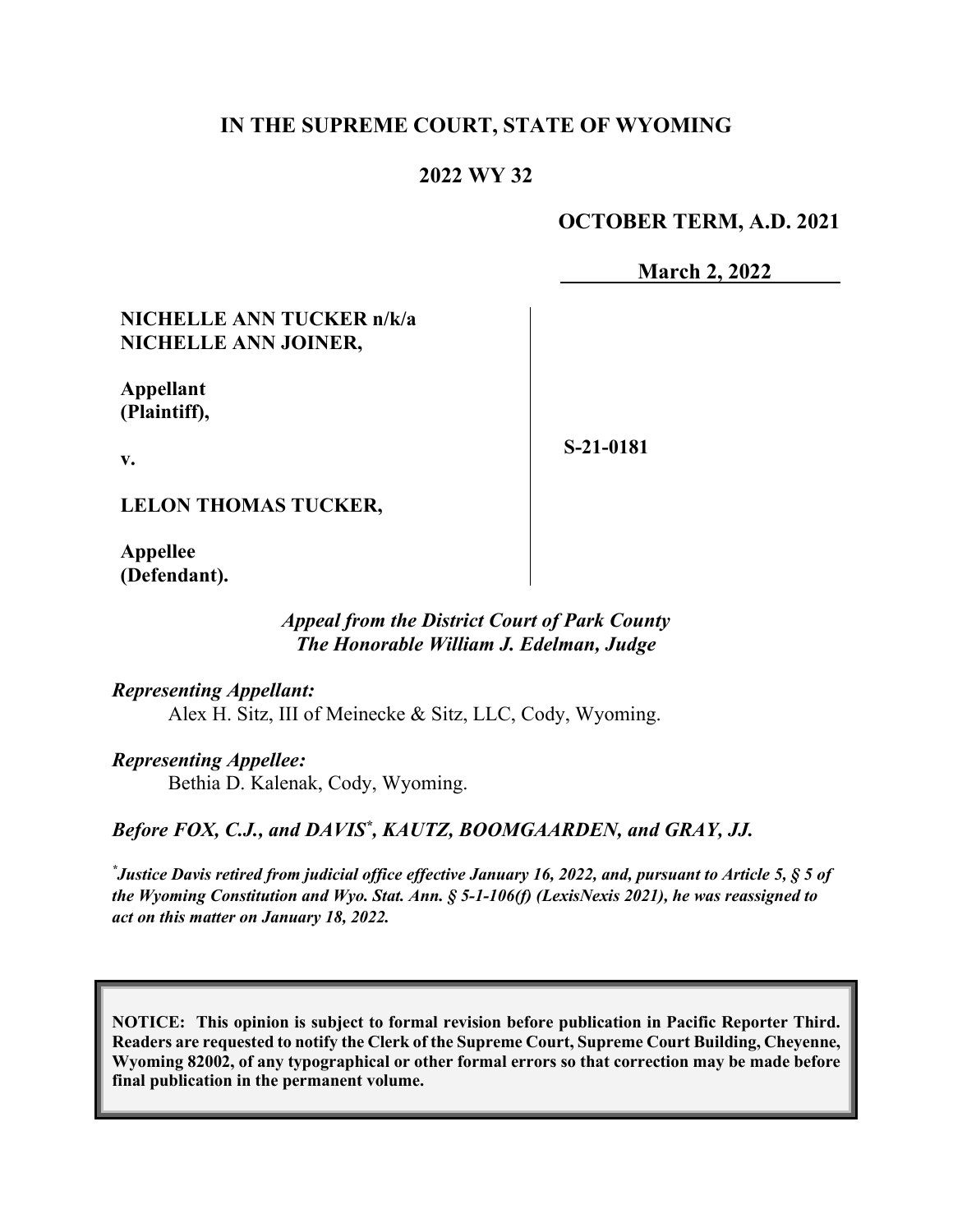#### **BOOMGAARDEN, Justice.**

[¶1] Nichelle Joiner (Mother) challenges the district court's order modifying Lelon Tucker's (Father's) child support obligation. She primarily contends the court abused its discretion in calculating Father's income and the amount of time he has custody of their three children. She also contends the court's delay in issuing its order is reversible error and the manner in which it decided child support denied her due process. We reverse and remand for further proceedings.

#### *ISSUE*

[¶2] Mother's first issue is dispositive:

Whether the district court abused its discretion in modifying child support.

### *FACTS*

[¶3] Mother and Father married in 2003 and had three children, who were born in 2008, 2010, and 2011. Their November 2013 divorce decree incorporated their Property Settlement & Child Custody Agreement. Pursuant to that agreement, they had joint legal custody, Mother had primary custody, and Father paid no child support. [1](#page-1-0)

[¶4] The procedural history pertaining to subsequent modification of that agreement is torturous and shadowed by inexplicable delay.<sup>[2](#page-1-1)</sup> In June 2017, the State of Wyoming petitioned to modify child support.<sup>[3](#page-1-2)</sup> As grounds for modification, the State alleged the existing support order was entered more than six months prior or had not been adjusted within six months and the support required would change by 20 percent or more. *See* Wyo. Stat. Ann. § 20-2-311(a) (LexisNexis 2021). It further alleged that the parties' net income had substantially changed and their obligation to provide health care required modification.

<span id="page-1-0"></span><sup>&</sup>lt;sup>1</sup> The parties agreed it was reasonable for Father to pay no child support due to their disparate incomes, Father's agreement to equally contribute to the children's clothing, supplies, and extracurricular activities, and the expenses Father would incur to establish a new residence suitable for visitation. *See* Wyo. Stat. Ann. § 20-2-307 (LexisNexis 2021) (addressing deviations from the presumptive child support amount).

<span id="page-1-1"></span><sup>&</sup>lt;sup>2</sup> In *Castellow*, we concluded that the district court's 10-month delay in issuing a decision letter and 13month delay in issuing a final order, though troubling, did not warrant reversal. *Castellow v. Pettengill*, 2021 WY 88, ¶¶ 8–9, 492 P.3d 894, 897–98 (Wyo. 2021). We reasoned that Rule 902 of the Uniform Rules for District Courts, which states that courts must decide all civil matters with dispatch, lacks a firm standard or a sanction. *Id.* ¶ 9, 492 P.3d at 897. Further, under the circumstances, "reversal for inordinate delay would only extend the proceeding and would not serve the purpose of expeditiously resolving cases." *Id.* ¶ 9, 492 P.3d at 898.

<span id="page-1-2"></span><sup>&</sup>lt;sup>3</sup> The parties characterize this as Mother's petition, but the State filed the petition in conjunction with its administration of child support establishment and enforcement services. And the petition named Mother as a respondent, along with Father.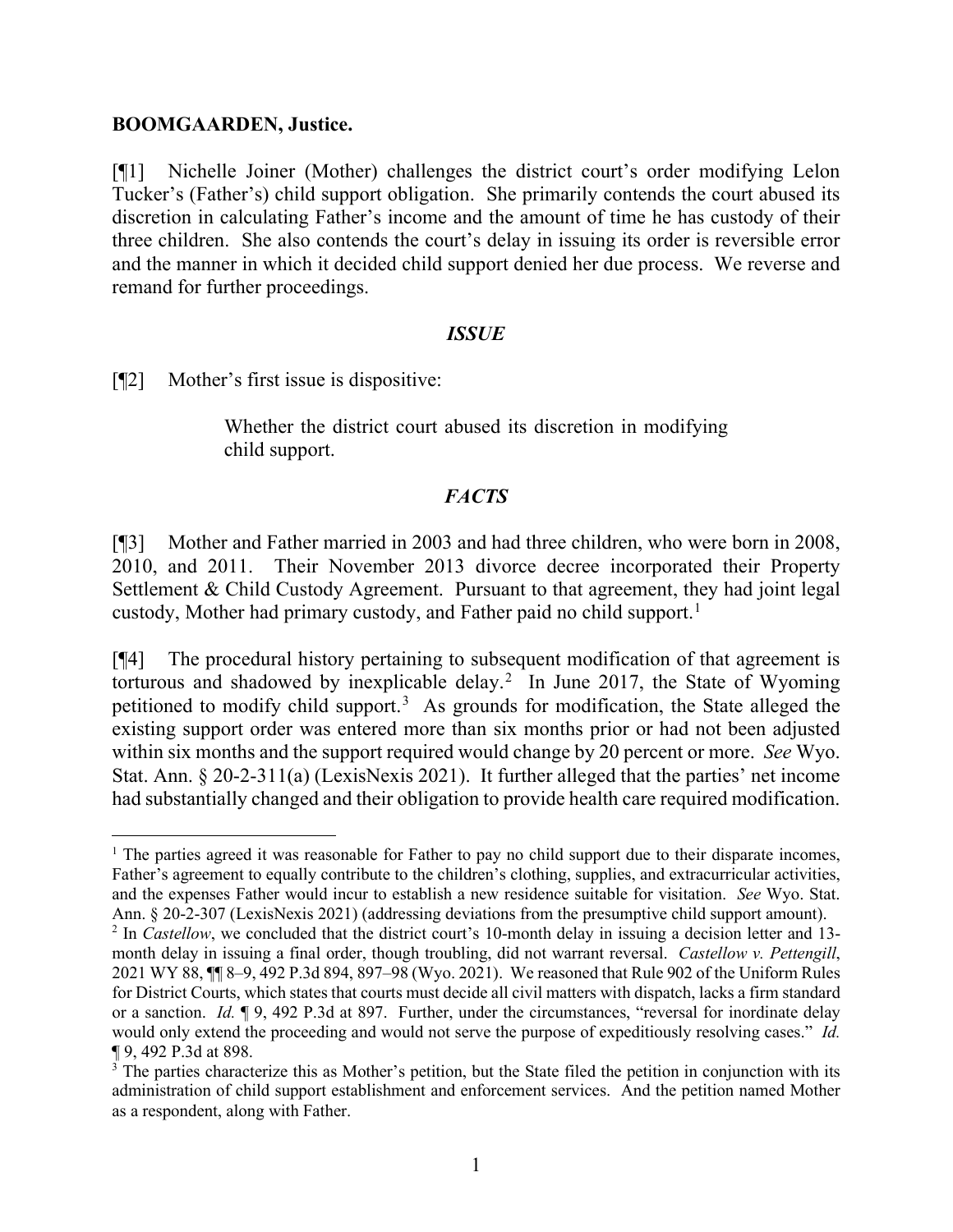*See id.* The State requested the following relief: adjustment of child support, judgment against the non-custodial parent for accrued child support, an order addressing medical insurance coverage or a cash medical equivalent, and costs.

[¶5] In January 2018, Father petitioned to modify custody and support. He claimed there had been a material change in circumstances since February 2013 in that the children primarily resided with him for the past two years, Mother sold the marital residence where they agreed she would raise the children, and Mother had a series of romantic relationships that negatively impacted her ability to care for the children. Father requested primary custody, [4](#page-2-0) adjustment of child support and medical insurance, and an order requiring Mother to pay child support retroactive to the date he began exercising primary custody.

[¶6] In February 2018, the court entered a temporary support order on the State's petition. Based on Father's monthly net income of \$2,600, Mother's monthly net income of \$2,845, and the custody arrangement, the court determined that Father's presumptive child support obligation was \$832 per month. It reserved the issue of accrued support for July to September 2017 and entered judgment against Father for \$2,496 for October to December 2017. It then ordered Father to pay \$832 per month commencing on January 1, 2018.<sup>[5](#page-2-1)</sup> The temporary order would "remain in effect until further order of the court" because Father's petition to modify custody was pending. [6](#page-2-2)

[¶7] The court held a bench trial on Father's petition in March 2019. Pertinent to this appeal, Father claimed he had custody of the children for the majority of 2016 and 2017. He also briefly addressed child support and his income but custody modification was the central focus of trial.

[¶8] After closing arguments, the court issued an oral ruling and asked Mother's counsel to draft the order. The court found Father failed to establish a material change in circumstances. Though the evidence established Father had primary custody for a major portion of 2016 and 2017, by the time he filed his petition in January 2018, primary custody had reverted back to Mother. In addition, there was no evidence the parties agreed Mother had to remain in the marital residence. Nor was there any evidence her relationships had adversely impacted the children. Furthermore, Father failed to establish it would be in the children's best interests for him to have primary custody.

[¶9] As to child support, the court explained that it would direct the parties to submit, within the next 30 days, a spreadsheet outlining what the appropriate statutory amount

<span id="page-2-0"></span><sup>&</sup>lt;sup>4</sup> At trial, Father testified that he wanted joint custody.

<span id="page-2-2"></span><span id="page-2-1"></span><sup>&</sup>lt;sup>5</sup> The case was reassigned to the current judge in March 2018.<br><sup>6</sup> The State does not appear to have been included in the proceedings after the court issued the temporary support order, though it was provided a copy of the final order. The record is unclear why the State was cut out of the proceedings.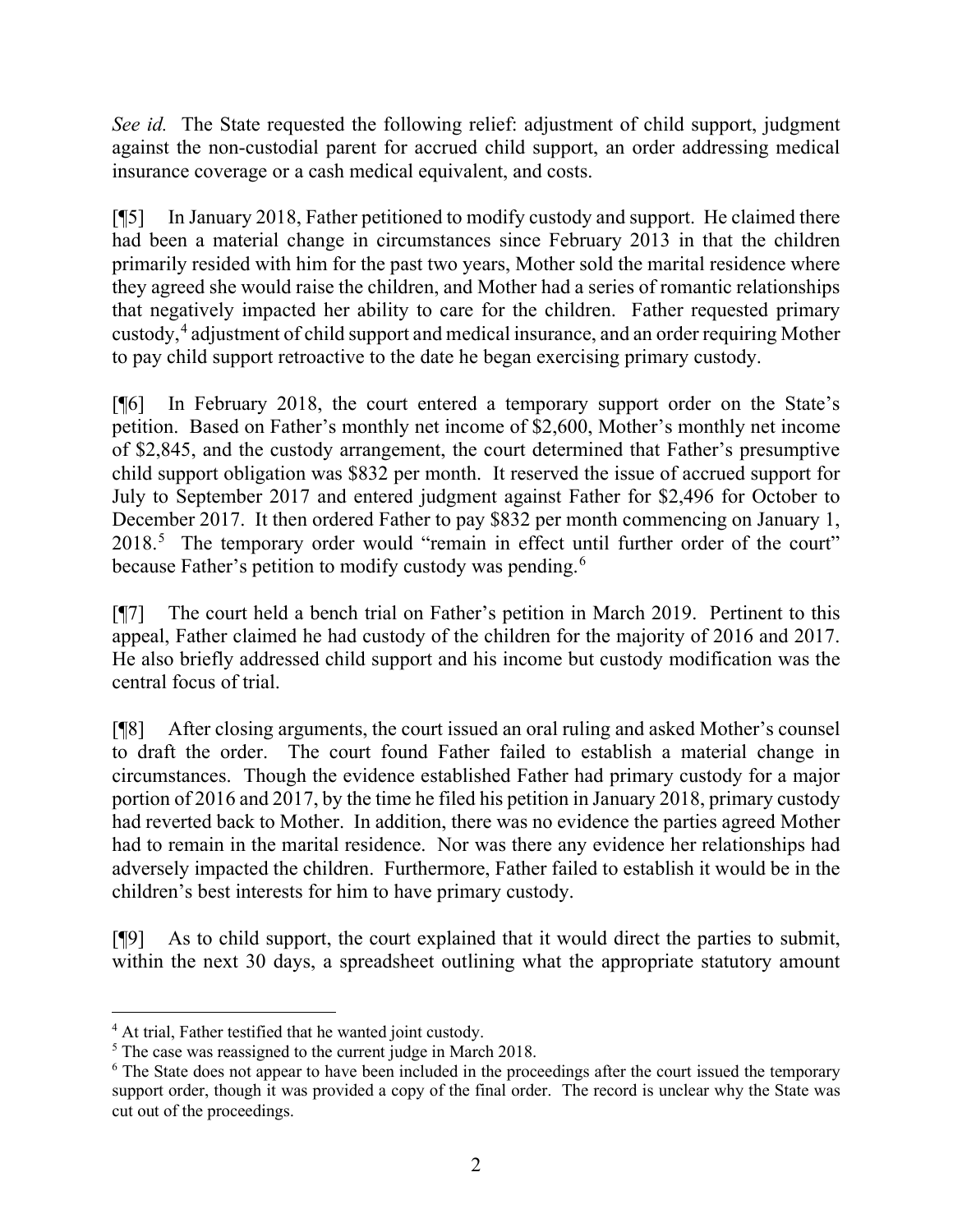should be. It also wanted them to address Father's child support obligation and whether he was behind or ahead on his payments.

[¶10] The court did not issue its written order until one year later, in March 2020. Consistent with its oral ruling, the court found Father failed to establish a material change in circumstances or that it would be in the children's best interests for him to have primary custody. It then ordered the parties to update their financial affidavits within 30 days and submit written proposals addressing "the amount of statutory child support that they believe should be ordered since July 1, 2017, the total amount of child support that [Father had paid] since July 1, 2017, and a conclusion of whether [Father] is currently in arrears or should be given credit for any previous child support payments." Over the following months, each party submitted a financial affidavit on the form mandated by Wyo. Stat. Ann.  $\S 20$ -2-308, as well as a support proposal.

[¶11] Father's July 2020 financial affidavit listed his gross monthly income as \$3,520 and his net monthly income as  $$2,019$ .<sup>[7](#page-3-0)</sup> He claimed \$1,501 total in mandatory deductions— \$320 for federal income tax, \$218 for social security tax, \$51 for Medicare tax, and \$912 for "[c]urrent [c]hild [s]upport [p]aid for [o]ther [c]hildren[.]" His affidavit identified no "other children."

[¶12] Father attached a copy of his 2019 W-2, which reflected that his compensation was \$51,884 and his withholdings were \$5,070 for federal income tax, \$3,216 for social security tax, and \$752 for Medicare tax. He also attached paycheck information for several pay periods. The legible documents for pay periods ending on December 31, 2019, February 1, 2020, and February 16, 2020, listed his gross monthly income as \$1,875 and his net monthly income, after taxes and child support, as approximately \$1,134.

[¶13] Mother's June 2020 financial affidavit stated that her gross monthly income was \$3,642 and her net monthly income was \$3,119. She attached copies of her 2018 tax return, 2018 W-2, 2019 tax return, 2019 W-2, and payroll information for March and April 2020.

[¶14] In his child support calculation, Father claimed Mother owed him \$906 per month for July to December 2017 (\$5,438 total), noting the court found he had primary custody of the children for that period. He calculated his current support obligation to be \$134 because Mother's net monthly income was \$3,119, his was \$2,019, and they had a shared custody arrangement in which he had the children 33.9 percent of the time.<sup>[8](#page-3-1)</sup> Father claimed that, through June 2020, he had paid \$26,002 toward child support but he had "overpaid

<span id="page-3-0"></span> $<sup>7</sup>$  For simplicity, we represent the parents' income and any child support calculations using whole dollar</sup> amounts.

<span id="page-3-1"></span><sup>8</sup> Effective July 1, 2018, Wyo. Stat. Ann. § 20-2-304(c), which addresses joint presumptive child support circumstances, was amended to apply when, among other requirements, each parent keeps the children overnight for more than 25 percent of the year, instead of more than 40 percent of the year. 2018 Wyo. Sess. Laws ch. 42, §§ 1, 3. Father argued the court should apply the more than 25 percent requirement.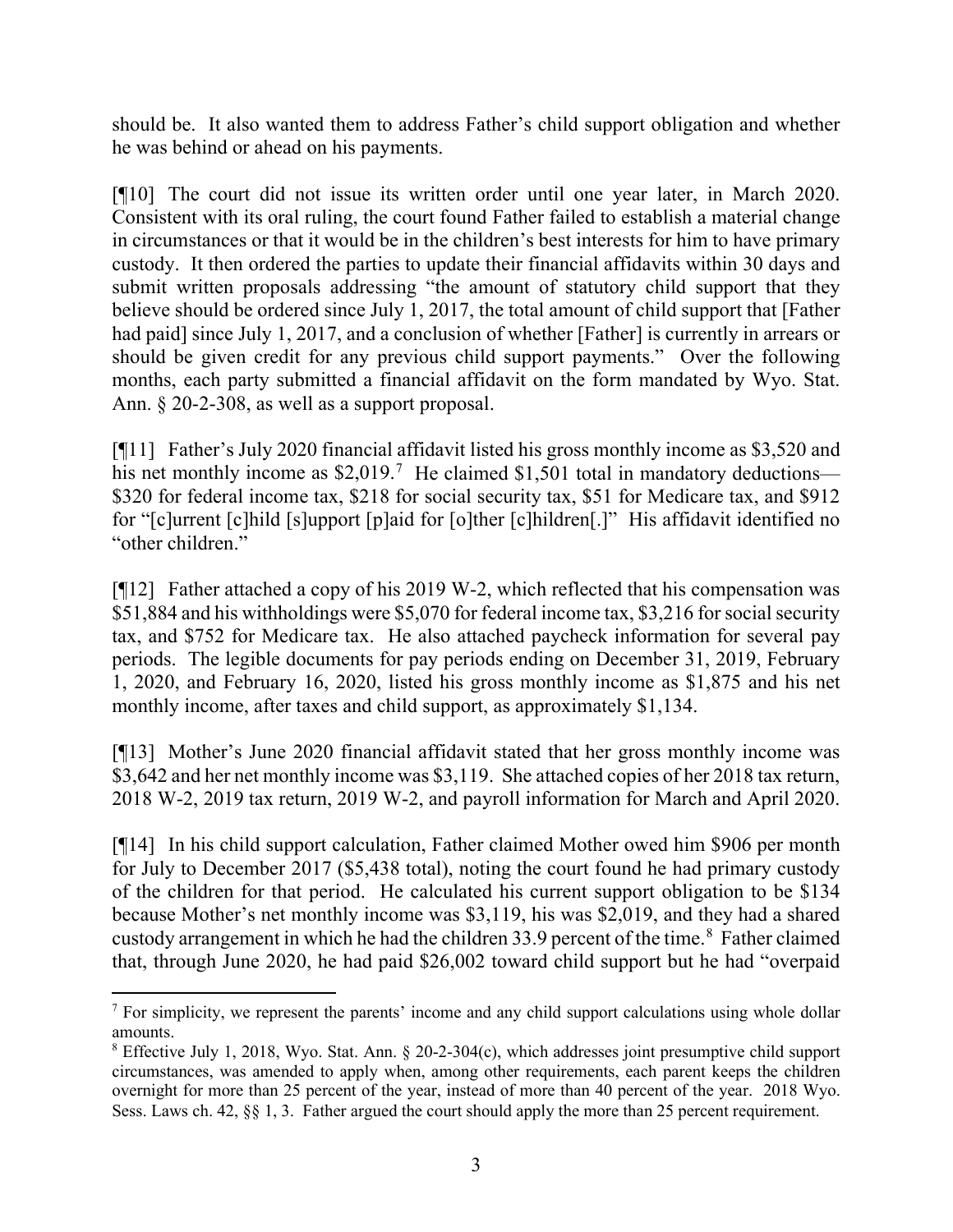his child support obligation by \$27,418<sup>[1]</sup>. Moreover, from July 2020 through the age of majority of his children, he would incur an additional \$13,806 in support obligations. Given his current overpayment and future obligation, Father wanted a \$13,611 refund plus any amount he overpaid while awaiting the court's order. Father requested the court order Mother to immediately reimburse him \$14,898, plus any further overpayment, and order that he pay no future child support.

[¶15] In her calculation, Mother informed the court she did not want to pursue child support for July to September 2017 even though she had primary custody for that period. She then noted the temporary support order was in place from October 2017 to September 2020 and Father appeared to be current on his obligations.

[¶16] Mother proposed Father continue paying \$832 per month. Based on his 2019 W-2, she calculated his net monthly income as \$3,570, not \$2,109 as he claimed. Mother also disputed Father's assertion that he has the children 33.9 percent of the time under the 2013 divorce decree, conceded he has the children 25 percent of the time, and maintained that, even under the current version of Wyo. Stat. Ann. § 20-2-304(c), his child support obligation is \$830 per month.

[¶17] Furthermore, Mother objected to Father's child support calculation on grounds that he failed to provide his 2018 tax return and W-2 to verify his income. He also deducted \$912 from his monthly income for support for other children when he had no other known children to support.

[¶18] In March 2021, Father moved the court to immediately cease his child support payments, noting the court had not yet issued an order on child support. Father explained that his financial circumstances had changed such that he would be entitled to modification but, because the court had not yet entered a child support order, there was no order on which to request modification. By Father's calculation, he had been overpaying child support since the temporary order was entered in February 2018, causing him financial difficulties. Father believed the court had sufficient information to calculate and make appropriate orders on child support. To stop the overpayment, he requested the court allow him to stop paying until the court entered its final order. The court granted Father's motion and ordered his child support obligation immediately cease and not resume until further court order.

[¶1[9](#page-4-0)] Two months later, the court issued its order modifying child support.<sup>9</sup> Without addressing Mother's objections to Father's financial affidavit, the court adopted the

<span id="page-4-0"></span><sup>&</sup>lt;sup>9</sup> As to its delay in issuing the order, the court stated that the record was somewhat unclear but the order memorializing trial was not presented to the court for almost one year. Then the court received some limited information about proposed child support calculations. Courtesy copies of requests for a child support order, if submitted, were sent to an email address the court no longer used, as staff had changed. As a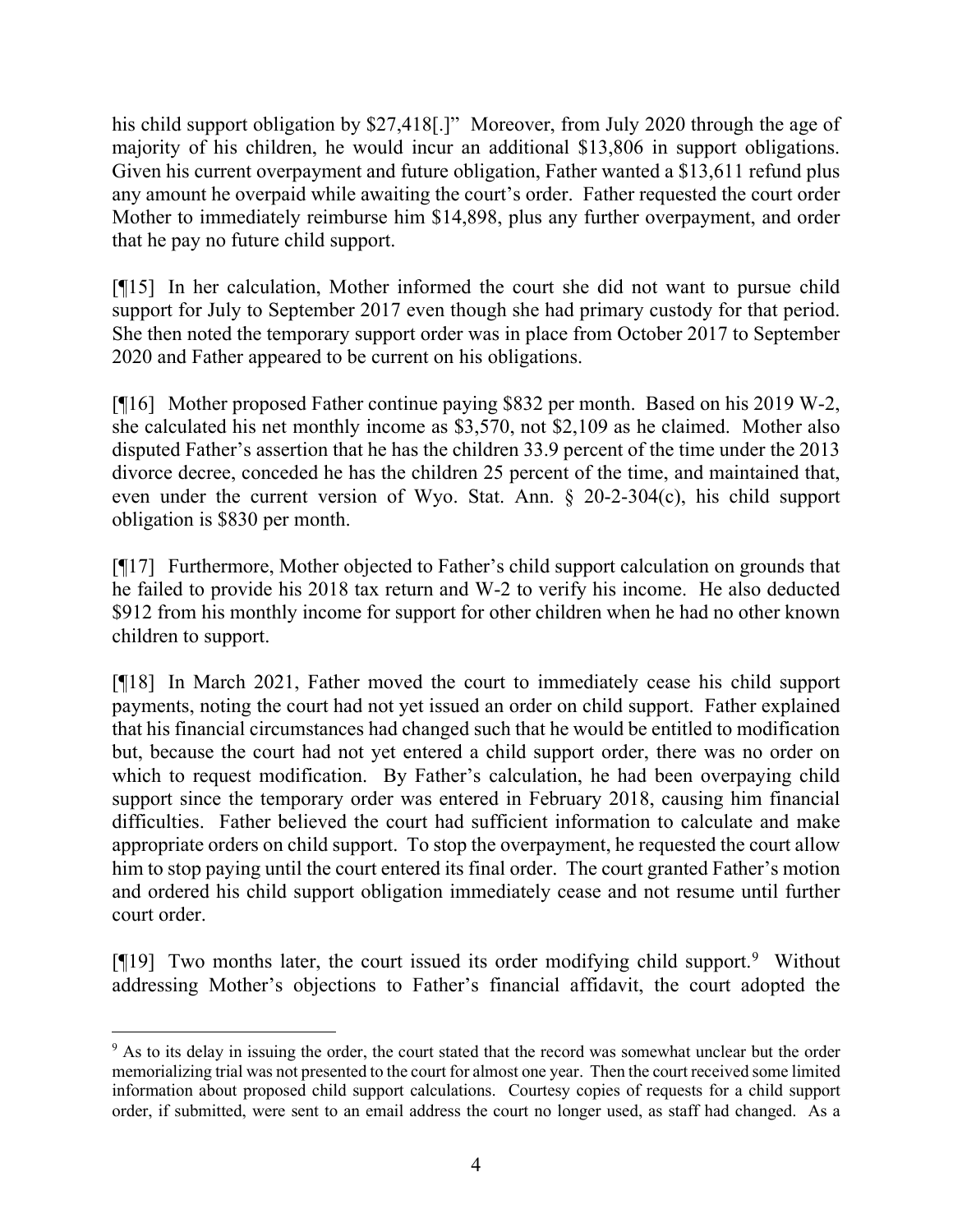information contained therein. It found Mother's net monthly income was \$3,119 and Father's was \$2,019. They had a joint custody arrangement in which the children resided with Father for 33.9 percent of the year. The total presumptive child support obligation was \$1,172, of which Father's share was \$519 and Mother's was \$653. The court thus modified Father's child support obligation to \$134 per month commencing August 1, 2017,<sup>[10](#page-5-0)</sup> but did not address any overages he may have paid to date. Mother timely appealed.

## *DISCUSSION*

[¶20] We review the district court's order modifying child support for an abuse of discretion. *Taulo-Millar v. Hognason*, 2022 WY 8, ¶ 14, 501 P.3d 1274, 1279 (Wyo. 2022); *Marquis v. Marquis*, 2020 WY 141, ¶ 20, 476 P.3d 212, 218 (Wyo. 2020).

> A court does not abuse its discretion unless it acts in a manner which exceeds the bounds of reason under the circumstances. Our review entails evaluation of the sufficiency of the evidence to support the district court's decision, and we afford the prevailing party every favorable inference while omitting any consideration of evidence presented by the unsuccessful party. Findings of fact not supported by the evidence, contrary to the evidence, or against the great weight of the evidence cannot be sustained.

*Lemus v. Martinez*, 2021 WY 66, ¶ 32, 486 P.3d 1000, 1011 (Wyo. 2021) (*Lemus II*) (citations omitted).

[¶21] Child support calculations are governed by statute. Wyo. Stat. Ann. §§ 20-2-301 through -308. A child support order may be modified under  $\S$  20-2-311(a), which states in relevant part:

> (a) Any party, or the department of family services in the case of child support orders being enforced by the department, may petition for a review and adjustment of any child support order that was entered more than six (6) months prior to the petition

result, the court was not contacted until early 2021 about a final child support order. Given the passage of time, the court revisited the pleadings and reviewed the transcript in preparing the order.

<span id="page-5-0"></span><sup>10</sup> The court thus modified support to the date Father was served with the State's petition. *See* Wyo. Stat. Ann. § 20-2-311(d) ("An order for child support is not subject to retroactive modification except: (i) Upon agreement of the parties; or (ii) The order may be modified with respect to any period during which a petition for modification is pending, but only from the date notice of that petition was served upon the obligee as provided by the Wyoming Rules of Civil Procedure, if the obligor or the department is the petitioner, or to the obligor, if the obligee or the department is the petitioner.").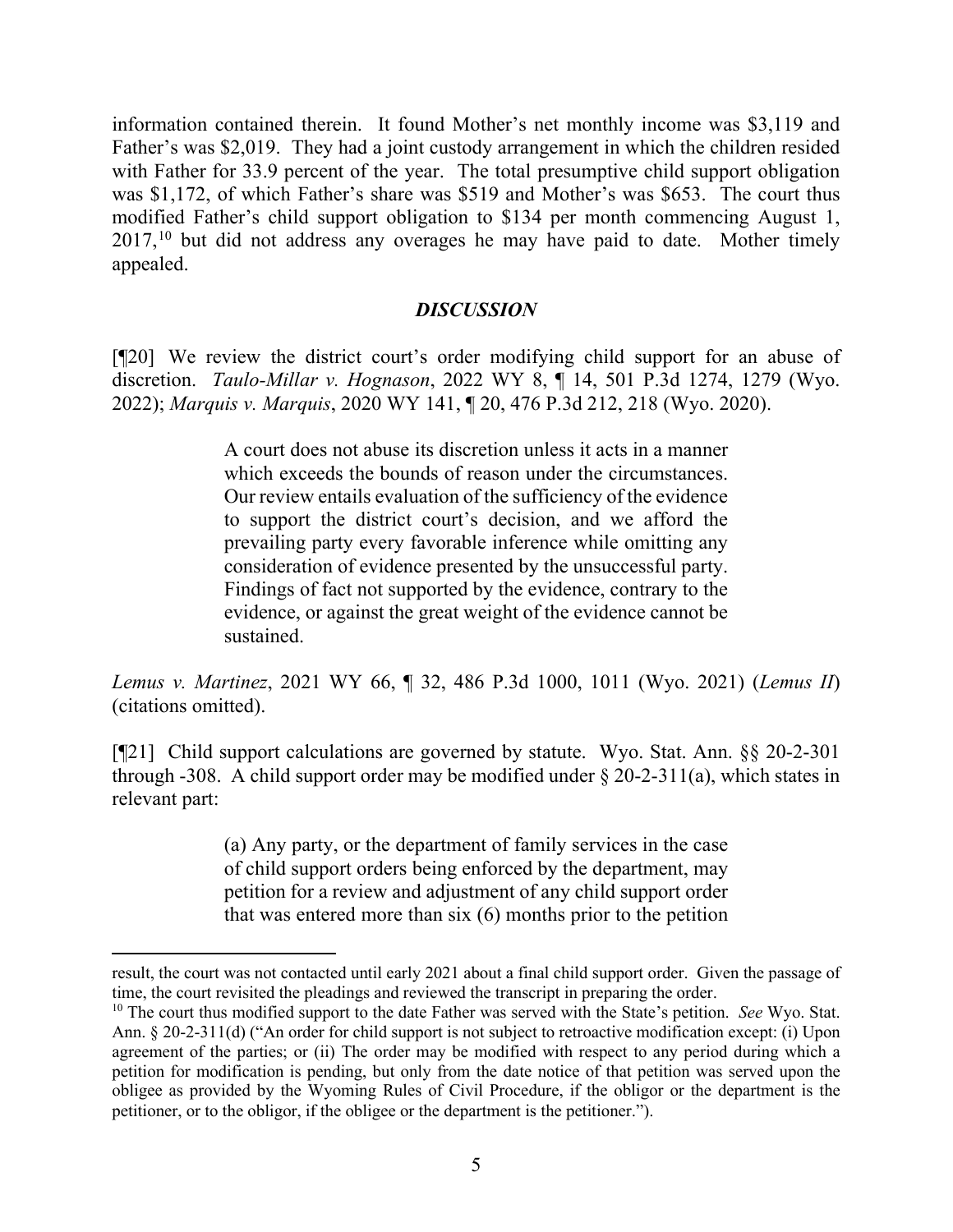or which has not been adjusted within six (6) months from the date of filing of the petition for review and adjustment. The petition shall allege that, in applying the presumptive child support established by this article, the support amount will change by twenty percent (20%) or more per month from the amount of the existing order. The court shall require the parents to complete a verified financial statement on forms approved by the Wyoming supreme court, and shall apply the presumptive child support set out in this article in conducting the review and adjustment. If, upon applying the presumptive child support to the circumstances of the parents or child at the time of the review, the court finds that the support amount would change by twenty percent (20%) or more per month from the amount of the existing order, the court shall consider there to be a change of circumstances sufficient to justify the modification of the support order.

Wyo. Stat. Ann. § 20-2-311(a).

[¶22] The court's authority to modify child support from the amount required under the 2013 divorce decree is not in dispute. *Cf. Kimzey v. Kimzey*, 2020 WY 52, ¶¶ 1–2, 13–26, 461 P.3d 1229, 1233, 1235–38 (Wyo. 2020) (agreeing with father that the district court abused its discretion when it modified his child support obligation from the amount in the parties' stipulated decree without requiring mother to show a change in circumstances other than a 20 percent change in the presumptive support amount); *see also Brown v. Brown*, 2021 WY 26, ¶ 12, 480 P.3d 524, 526 (Wyo. 2021) (discussing the "heightened requirement for modification of a child support order which was stipulated to by the parties and deviated from the guidelines in existence at the time the judgment was entered"). Instead, Mother argues the court abused its discretion in numerous ways in calculating Father's child support obligation, thus lowering it from the amount set forth in the February 2018 temporary support order.

## **Father's Income**

[¶23] Determining each parent's monthly income and net monthly income is the first step in calculating child support. *Lemus II*, ¶ 33, 486 P.3d at 1011 (citing *Marquis*, ¶ 21, 476 P.3d at 218). The definitions of "income" and "net income" found in § 20-2-303(a) control:

> (ii) "Income" means any form of payment or return in money or in kind to an individual, regardless of source. Income includes, but is not limited to wages, earnings, salary, commission, compensation as an independent contractor, temporary total disability, permanent partial disability and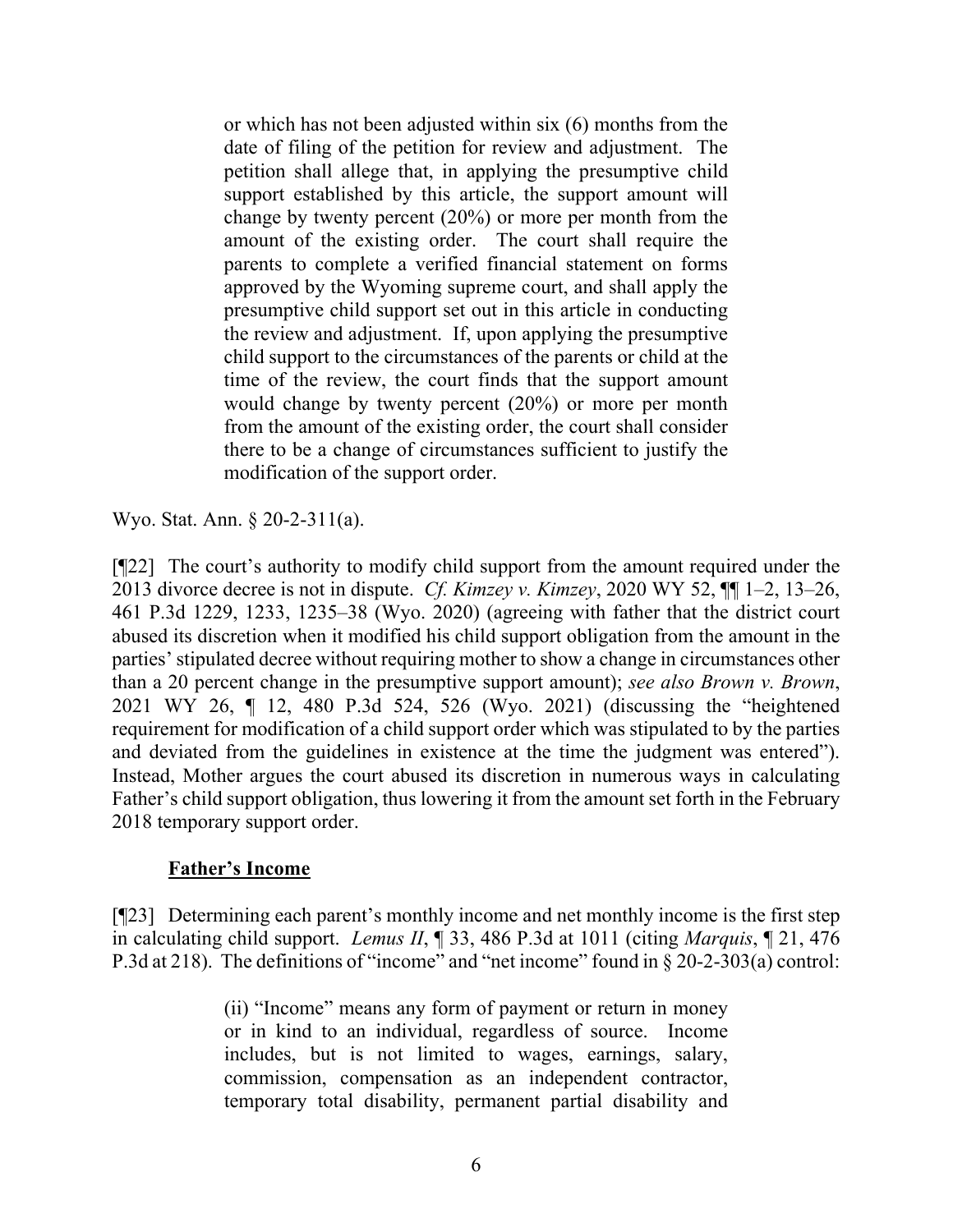permanent total disability worker's compensation payments, unemployment compensation, disability, annuity and retirement benefits, and any other payments made by any payor[.]

. . . .

(iii) "Net income" means income as defined in paragraph (ii) of this subsection less personal income taxes, social security deductions, cost of dependent health care coverage for all dependent children, actual payments being made under preexisting support orders for current support of other children, other court-ordered support obligations currently being paid and mandatory pension deductions. Payments towards child support arrearage shall not be deducted to arrive at net income[.]

Wyo. Stat. Ann. § 20-2-303(a)(ii), (iii) (LexisNexis 2021).

[¶24] Section 20-2-308(a) addresses the information the district court must have before establishing or modifying child support: "No order establishing or modifying a child support obligation shall be entered unless financial affidavits on a form approved by the Wyoming supreme court which fully discloses the financial status of the parties have been filed, or the court has held a hearing and testimony has been received." Subsection (b) addresses the documentation required to support a financial affidavit:

> Financial affidavits of the parties shall be supported with documentation of both current and past earnings. Suitable documentation of current earnings includes but is not limited to pay stubs, employer statements, or receipts and expenses if self-employed. Documentation of current earnings shall be supplemented with copies of the most recent tax return to provide verification of earnings over a longer period.

"Section 20-2-308's requirements are mandatory." *Lemus v. Martinez*, 2019 WY 52, ¶ 21, 441 P.3d 831, 836 (Wyo. 2019) (*Lemus I*) (citations omitted); *cf. Long v. Long*, 2018 WY 26, ¶ 30, 413 P.3d 117, 127 (Wyo. 2018) ("[W]e will not allow Husband to disregard a statutory requirement (financial affidavit) and then complain that his failure to comply with the requirement deprived him of an accurate child support calculation.").

[¶25] In *Lemus I*, we distinguished child support determinations from other civil matters, where failure to provide sufficient evidence results in denial of relief to the party with the burden of proof. ¶ 26, 441 P.3d at 837 (citations omitted). Under § 20-2-308, the court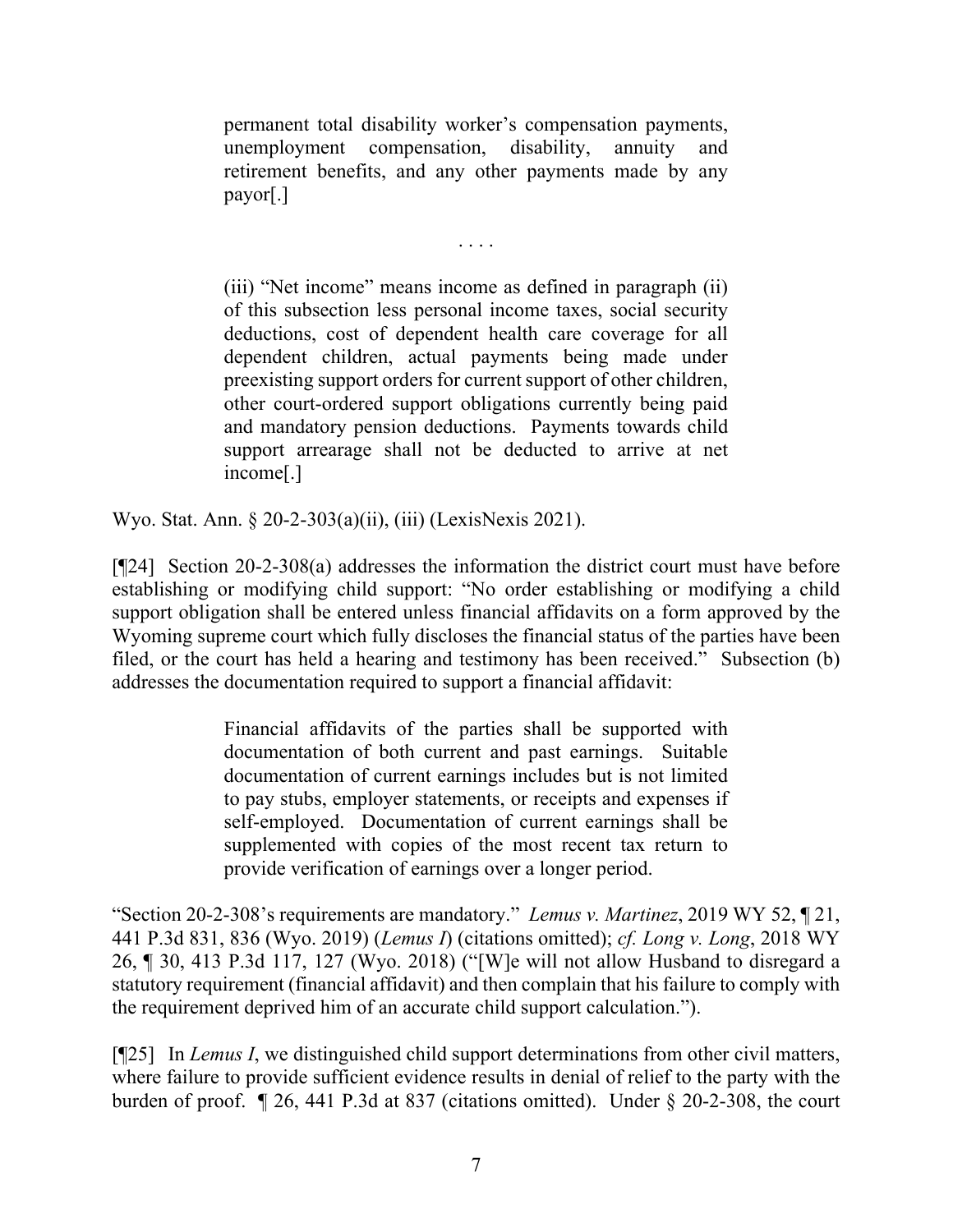may not fall back on a failure of proof, it instead must "ensure the parties provide sufficient financial information, in the form of proper financial affidavits and/or trial evidence, before it makes a child support determination." *Id.* (citations omitted).

[¶26] On reviewing the record, we conclude the court abused its discretion by modifying child support without first having sufficient information about Father's finances. *See id.*  ¶¶ 18–33, 441 P.3d at 835–39. We agree with Mother that Father's affidavit suffers several deficiencies.

[¶27] First, Father's financial affidavit did not fully disclose his financial status. The affidavit form Father filled out expressly stated "[y]ou must attach copies of your tax returns and W-2 forms for the most recent two years[.]" Father attached a copy of his 2019 W-2, but not copies of his 2019 income tax return, 2018 income tax return, or 2018 W-2. Nor had he previously provided that information to the court.

[¶28] In addition, Father's financial affidavit and 2019 W-2 were inconsistent. The affidavit identified his gross monthly income as \$3,520 and net monthly income as \$2,019. But the 2019 W-2 identified his compensation as \$51,884 and his allowable deductions as \$5,070 for federal income tax, \$3,216 for social security tax, and \$752 for Medicare tax. Thus, his net income was \$42,846 (\$51,884 minus \$9,038) and his net monthly income was \$3,570 (\$42,846 divided by 12). Though Father suggests his W-2 clearly includes overtime, the record is not so clear, and in any event, overtime may be included as income under certain circumstances. *See* Wyo. Stat. Ann. § 20-2-303(a)(ii) (explaining that income "shall not include any earnings derived from overtime work unless the court, after considering all overtime earnings derived in the preceding twenty-four (24) month period, determines the overtime earnings can reasonably be expected to continue on a consistent basis"). The court made no determination about overtime.

[¶29] Finally, Father deducted \$912 for "[c]urrent [c]hild [s]upport [p]aid for [o]ther [c]hildren" without identifying any other children for whom he pays child support. The affidavit form included three sections to list children. In the section to "[l]ist all child(ren) involved in this matter[,]" Father listed his three children with Mother. (Emphasis omitted.) He left blank the section to "[l]ist your minor children (not named above) who live with you" and the section to "[l]ist your minor children (not named above) who do not live with you but for whom you are court-ordered to pay child support[.]" (Emphasis omitted.) At trial, Father testified that he has three children and then identified his children with Mother. He did not address any other children for whom he paid child support elsewhere in the record nor does he address Mother's argument about this issue on appeal.

[¶30] Though a deficient financial affidavit may be remedied by the court ordering the parent to provide additional information and/or holding an evidentiary hearing, the court did neither after the parties submitted their 2020 affidavits and calculations. In March 2020, the court ordered the parties to submit their financial affidavits and support